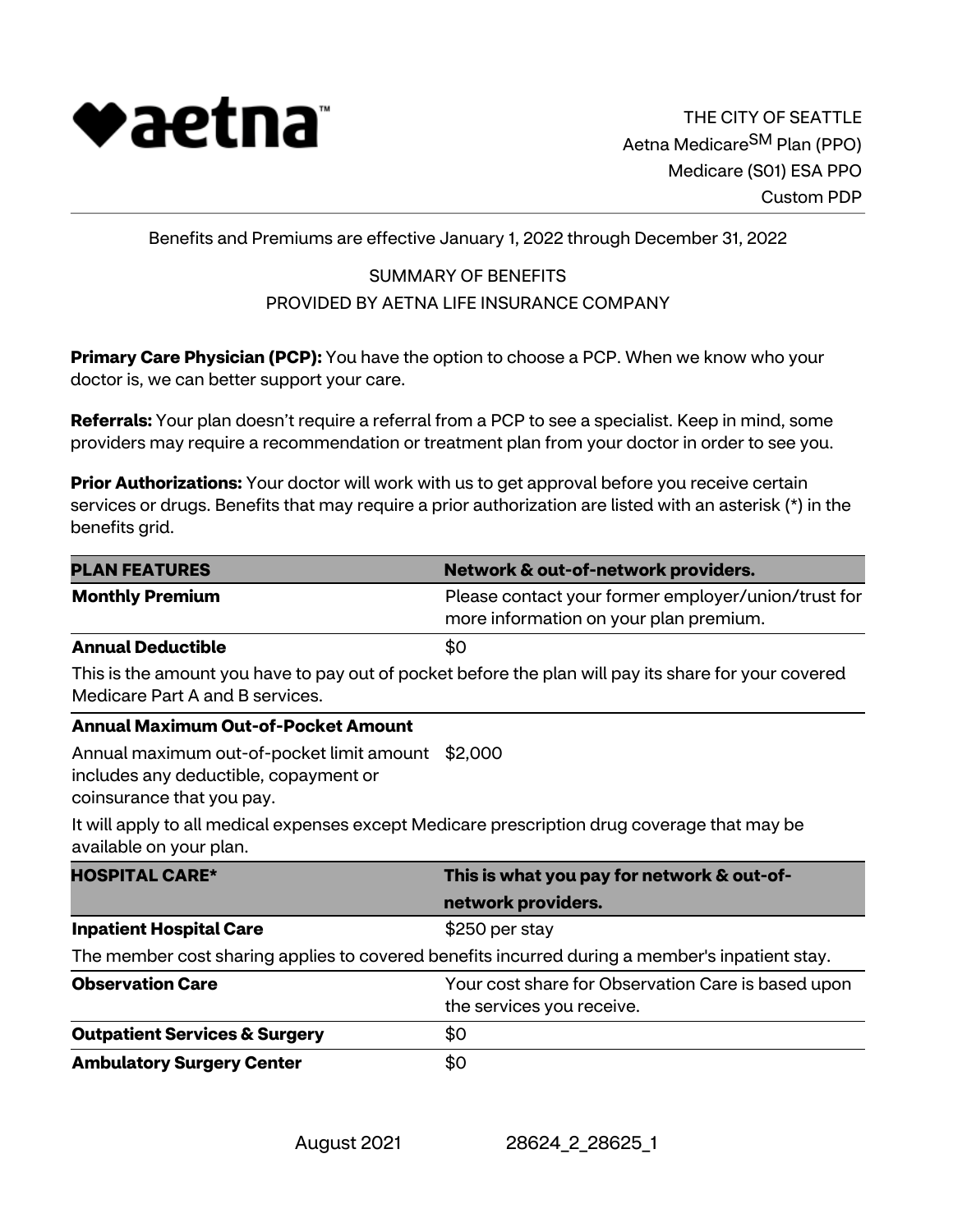

| <b>PHYSICIAN SERVICES</b>                                                                             | This is what you pay for network & out-of- |  |
|-------------------------------------------------------------------------------------------------------|--------------------------------------------|--|
|                                                                                                       | network providers.                         |  |
| <b>Primary Care Physician Visits</b>                                                                  | \$20                                       |  |
| Includes services of an internist, general physician, family practitioner for routine care as well as |                                            |  |

diagnosis and treatment of an illness or injury and in-office surgery.

| <b>Physician Specialist Visits</b>                                                                                                                                                                                                | \$20                                       |  |
|-----------------------------------------------------------------------------------------------------------------------------------------------------------------------------------------------------------------------------------|--------------------------------------------|--|
| <b>PREVENTIVE CARE</b>                                                                                                                                                                                                            | This is what you pay for network & out-of- |  |
|                                                                                                                                                                                                                                   | network providers.                         |  |
| $\mathbf{r}$ , and the contract of the contract of the contract of the contract of the contract of the contract of the contract of the contract of the contract of the contract of the contract of the contract of the contract o |                                            |  |

**Medicare-covered Preventive Services** \$0

- Abdominal aortic aneurysm screenings
- Alcohol misuse screenings and counseling
- Annual Well Visit One exam every 12 months.
- Breast exams

• Breast cancer screening: mammogram - one baseline mammogram for members age 35-39; and one annual mammogram for members age 40 & over.

- Cardiovascular behavior therapy
- Cardiovascular disease screenings

• Cervical and vaginal cancer screenings (Pap) - one routine GYN visit and pap smear every 24 months. All asymptomatic female patients aged 30-65 years.

- Depression screenings
- Diabetes screenings
- HBV infection screening
- Hepatitis C screening tests

• HIV screenings - annually for patients younger than 15 and adults older than 65 at increased risk for HIV infection

- Lung cancer screenings and counseling Aged 55–77
- Nutrition therapy services
- Obesity behavior therapy

• Pelvic Exams - one routine GYN visit and pap smear every 24 months. All asymptomatic female patients aged 30-65 years.

• Prolonged Preventive Services - prolonged preventive service(s) (beyond the typical service time of the primary procedure), in the office or other outpatient setting requiring direct patient contact beyond the usual service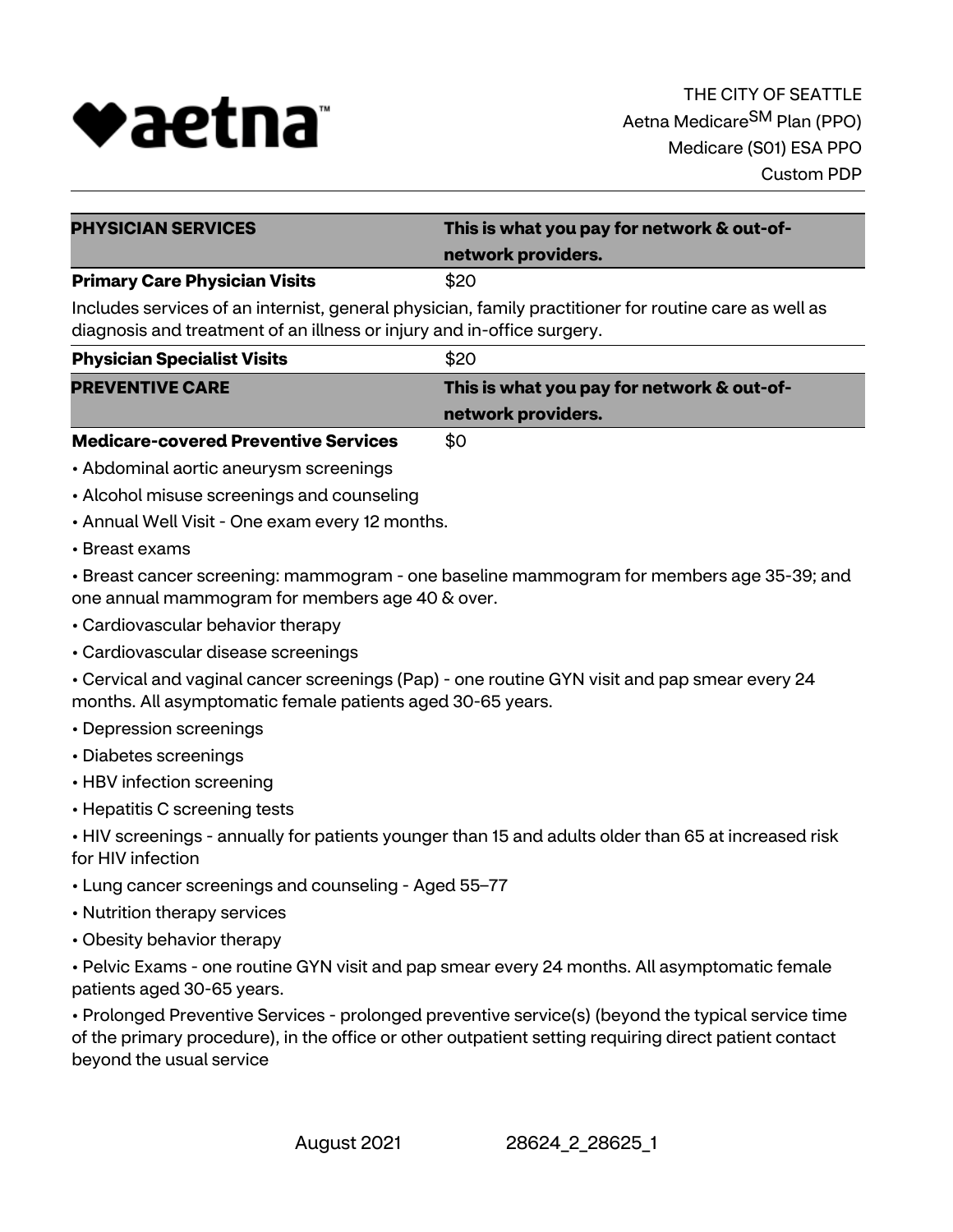

| • Prostate cancer screenings (PSA) - for all male patients aged 50 and older (coverage begins the<br>day after 50th birthday)             |                                            |  |  |
|-------------------------------------------------------------------------------------------------------------------------------------------|--------------------------------------------|--|--|
| • Sexually transmitted infections screenings and counseling                                                                               |                                            |  |  |
| • Tobacco use cessation counseling                                                                                                        |                                            |  |  |
| • Welcome to Medicare preventive visit                                                                                                    |                                            |  |  |
| • Bone mass measurements                                                                                                                  | \$0                                        |  |  |
| • Colorectal cancer screenings (colonoscopy,<br>fecal occult blood test, flexible sigmoidoscopy)<br>- For all members aged 50 to 85 years | \$0                                        |  |  |
| • Medicare Diabetes Prevention Program - 12<br>months of core session for program eligible<br>members with an indication of pre-diabetes. | \$0                                        |  |  |
| <b>Immunizations</b>                                                                                                                      | \$0                                        |  |  |
| $\cdot$ Flu                                                                                                                               |                                            |  |  |
| • Hepatitis B                                                                                                                             |                                            |  |  |
| • Pneumococcal                                                                                                                            |                                            |  |  |
| <b>Additional Medicare Preventive Services</b>                                                                                            | \$0                                        |  |  |
| • Barium enema - one exam every 12 months.                                                                                                |                                            |  |  |
| · Diabetes self-management training (DSMT)                                                                                                |                                            |  |  |
| • Digital rectal exam (DRE)                                                                                                               |                                            |  |  |
| • EKG following welcome exam                                                                                                              |                                            |  |  |
| · Glaucoma screening                                                                                                                      |                                            |  |  |
| <b>EMERGENCY AND URGENT MEDICAL CARE</b>                                                                                                  | This is what you pay for network & out-of- |  |  |
|                                                                                                                                           | network providers.                         |  |  |
| <b>Emergency Care; Worldwide</b><br>(waived if admitted)                                                                                  | \$90                                       |  |  |
| <b>Urgently Needed Care; Worldwide</b>                                                                                                    | \$20                                       |  |  |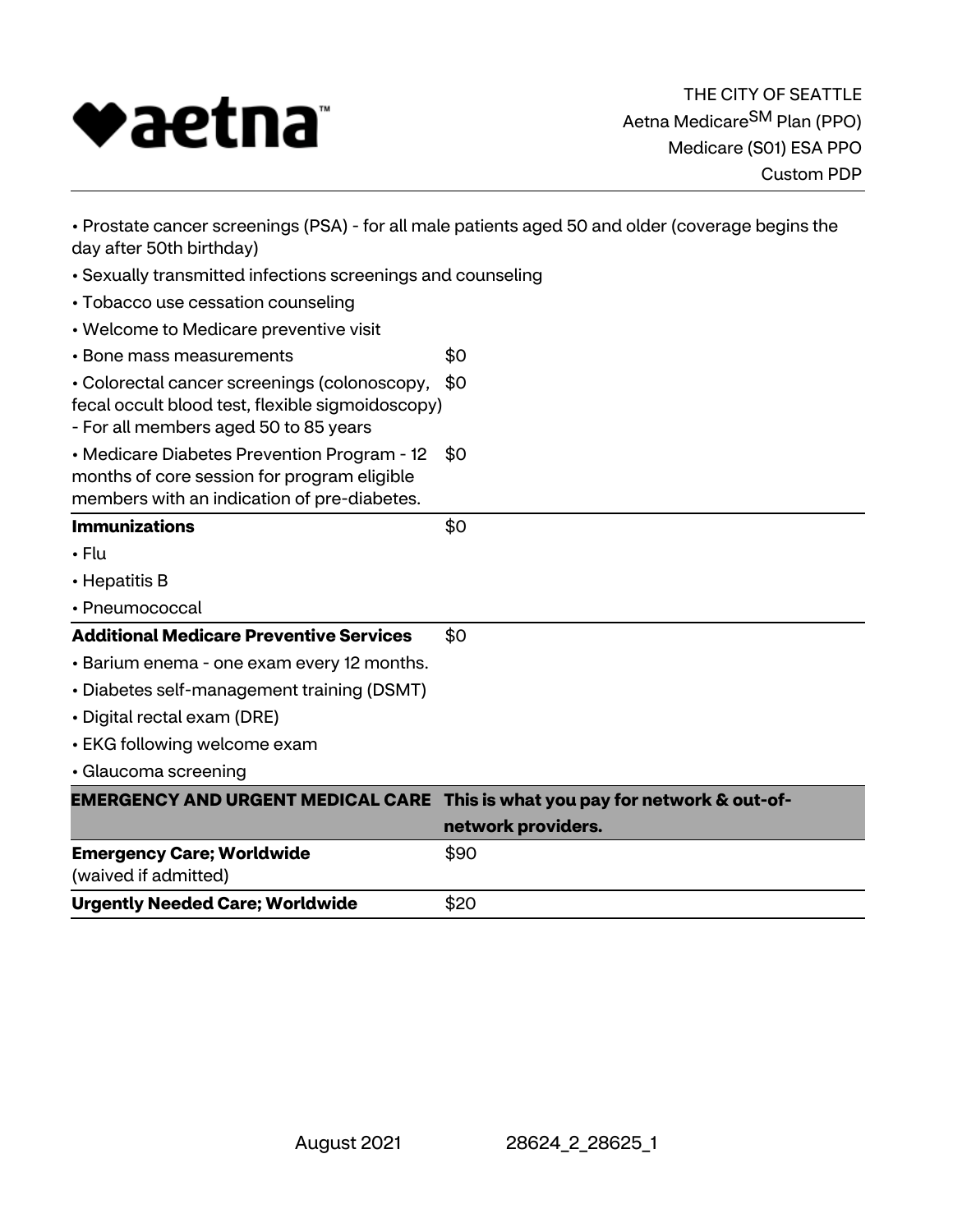

| <b>DIAGNOSTIC PROCEDURES*</b>                                                                  | This is what you pay for network & out-of- |  |
|------------------------------------------------------------------------------------------------|--------------------------------------------|--|
|                                                                                                | network providers.                         |  |
| <b>Diagnostic Radiology</b>                                                                    | \$20                                       |  |
| MRI and CT scans                                                                               |                                            |  |
| <b>Lab Services</b>                                                                            | \$20                                       |  |
| <b>Diagnostic testing &amp; procedures</b>                                                     | \$20                                       |  |
| <b>Outpatient X-rays</b>                                                                       | \$20                                       |  |
| <b>HEARING SERVICES</b>                                                                        | This is what you pay for network & out-of- |  |
|                                                                                                | network providers.                         |  |
| <b>Routine Hearing Screening</b>                                                               | \$0                                        |  |
| One exam every 12 months.                                                                      |                                            |  |
| <b>Medicare Covered Hearing Examination</b>                                                    | \$20                                       |  |
| <b>DENTAL SERVICES</b>                                                                         | This is what you pay for network & out-of- |  |
|                                                                                                | network providers.                         |  |
| <b>Medicare Covered Dental*</b>                                                                | \$20                                       |  |
| Non-routine care covered by Medicare.                                                          |                                            |  |
| <b>VISION SERVICES</b>                                                                         | This is what you pay for network & out-of- |  |
|                                                                                                | network providers.                         |  |
| <b>Routine Eye Exams</b>                                                                       | \$0                                        |  |
| One annual exam every 12 months.                                                               |                                            |  |
| <b>Diabetic Eye Exams</b>                                                                      | \$0                                        |  |
| <b>MENTAL HEALTH SERVICES*</b>                                                                 | This is what you pay for network & out-of- |  |
|                                                                                                | network providers.                         |  |
| <b>Inpatient Mental Health Care</b>                                                            | \$250 per stay                             |  |
| The member cost sharing applies to covered benefits incurred during a member's inpatient stay. |                                            |  |
| <b>Outpatient Mental Health Care</b>                                                           | \$20                                       |  |
| Individual visit                                                                               |                                            |  |
| <b>Inpatient Substance Abuse</b>                                                               | \$250 per stay                             |  |
| The member cost sharing applies to covered benefits incurred during a member's inpatient stay. |                                            |  |
| <b>Outpatient Substance Abuse</b>                                                              | \$20                                       |  |
| Individual visit                                                                               |                                            |  |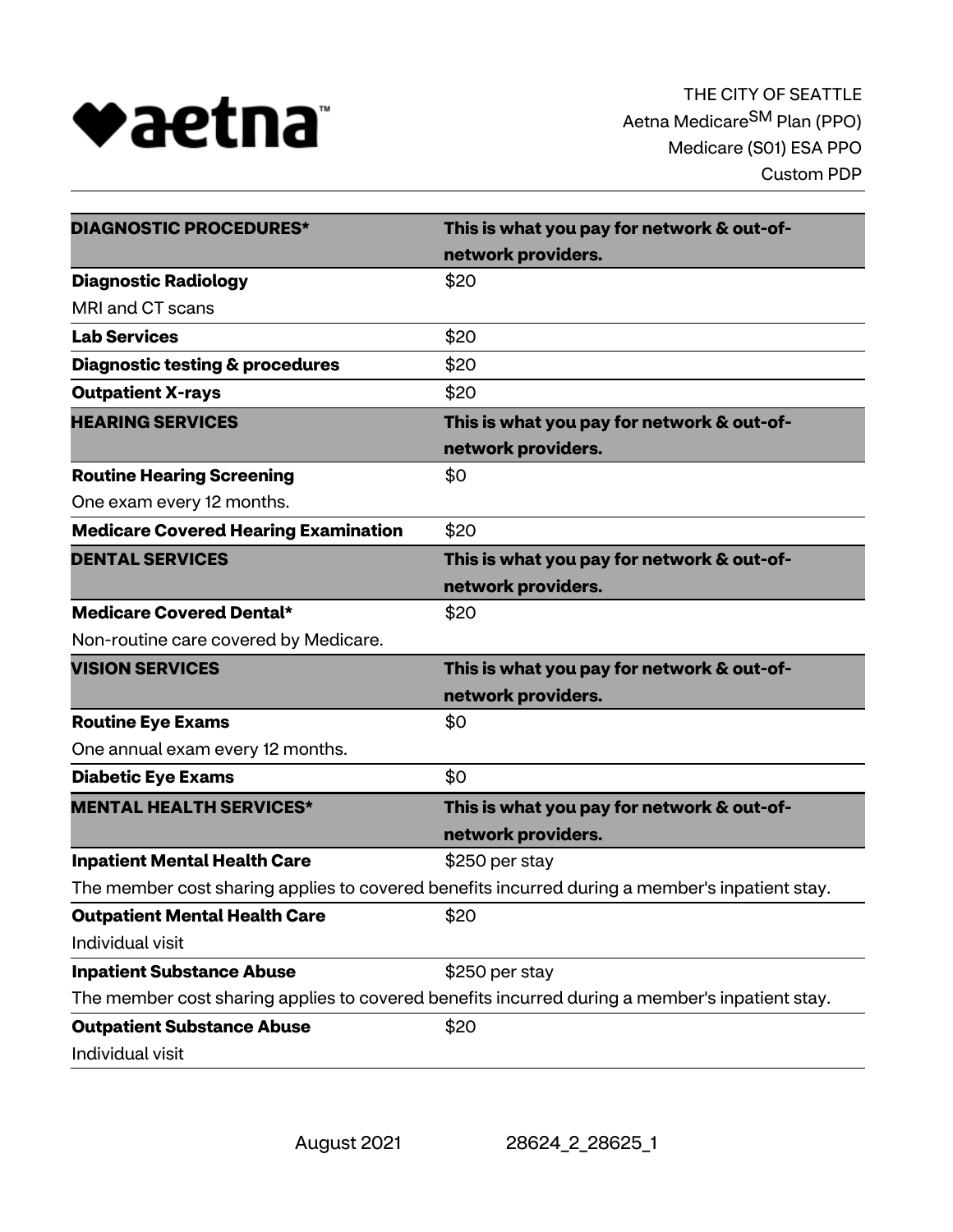

| <b>SKILLED NURSING SERVICES*</b>                                                                                                                                                                                                                                                                                                                                                                         | This is what you pay for network & out-of-                                                                                                                                                                                                                                                           |  |  |  |
|----------------------------------------------------------------------------------------------------------------------------------------------------------------------------------------------------------------------------------------------------------------------------------------------------------------------------------------------------------------------------------------------------------|------------------------------------------------------------------------------------------------------------------------------------------------------------------------------------------------------------------------------------------------------------------------------------------------------|--|--|--|
|                                                                                                                                                                                                                                                                                                                                                                                                          | network providers.                                                                                                                                                                                                                                                                                   |  |  |  |
| <b>Skilled Nursing Facility (SNF) Care</b>                                                                                                                                                                                                                                                                                                                                                               | \$0 per day, days 1-20; \$75 per day, days 21-100                                                                                                                                                                                                                                                    |  |  |  |
| Limited to 100 days per Medicare Benefit Period.                                                                                                                                                                                                                                                                                                                                                         |                                                                                                                                                                                                                                                                                                      |  |  |  |
|                                                                                                                                                                                                                                                                                                                                                                                                          | The member cost sharing applies to covered benefits incurred during a member's inpatient stay.                                                                                                                                                                                                       |  |  |  |
| A benefit period begins the day you go into a hospital or skilled nursing facility. The benefit period<br>ends when you haven't received any inpatient hospital care (or skilled care in a SNF) for 60 days in a<br>row. If you go into a hospital or a skilled nursing facility after one benefit period has ended, a new<br>benefit period begins. There is no limit to the number of benefit periods. |                                                                                                                                                                                                                                                                                                      |  |  |  |
| <b>PHYSICAL THERAPY SERVICES*</b>                                                                                                                                                                                                                                                                                                                                                                        | This is what you pay for network & out-of-                                                                                                                                                                                                                                                           |  |  |  |
|                                                                                                                                                                                                                                                                                                                                                                                                          | network providers.                                                                                                                                                                                                                                                                                   |  |  |  |
| <b>Outpatient Rehabilitation Services</b>                                                                                                                                                                                                                                                                                                                                                                | \$20                                                                                                                                                                                                                                                                                                 |  |  |  |
| (Speech, physical, and occupational therapy)                                                                                                                                                                                                                                                                                                                                                             |                                                                                                                                                                                                                                                                                                      |  |  |  |
| <b>AMBULANCE SERVICES</b>                                                                                                                                                                                                                                                                                                                                                                                | This is what you pay for network & out-of-                                                                                                                                                                                                                                                           |  |  |  |
|                                                                                                                                                                                                                                                                                                                                                                                                          | network providers.                                                                                                                                                                                                                                                                                   |  |  |  |
| <b>Ambulance Services</b>                                                                                                                                                                                                                                                                                                                                                                                | \$20                                                                                                                                                                                                                                                                                                 |  |  |  |
| provider.                                                                                                                                                                                                                                                                                                                                                                                                | Prior authorization rules may apply for non-emergency transportation services received in-network.<br>Your network provider is responsible for requesting prior authorization. Our plan recommends pre-<br>authorization of non-emergency transportation services when provided by an out-of-network |  |  |  |

| <b>TRANSPORTATION SERVICES</b>                                                 | This is what you pay for network & out-of-<br>network providers. |
|--------------------------------------------------------------------------------|------------------------------------------------------------------|
| <b>Transportation (non-emergency)</b>                                          | <b>Not Covered</b>                                               |
| MEDICARE PART B PRESCRIPTION DRUGS* This is what you pay for network & out-of- |                                                                  |
|                                                                                | network providers.                                               |
| <b>Medicare Part B Prescription Drugs</b>                                      | \$0                                                              |
| <b>MEDICARE PART D PRESCRIPTION DRUGS</b>                                      | This is what you pay for network & out-of-<br>network providers. |

**Part D drugs are covered. See PHARMACY - PRESCRIPTION DRUG BENEFITS section below for your plan benefits at each part D stage, including cost share and other important pharmacy benefit information.**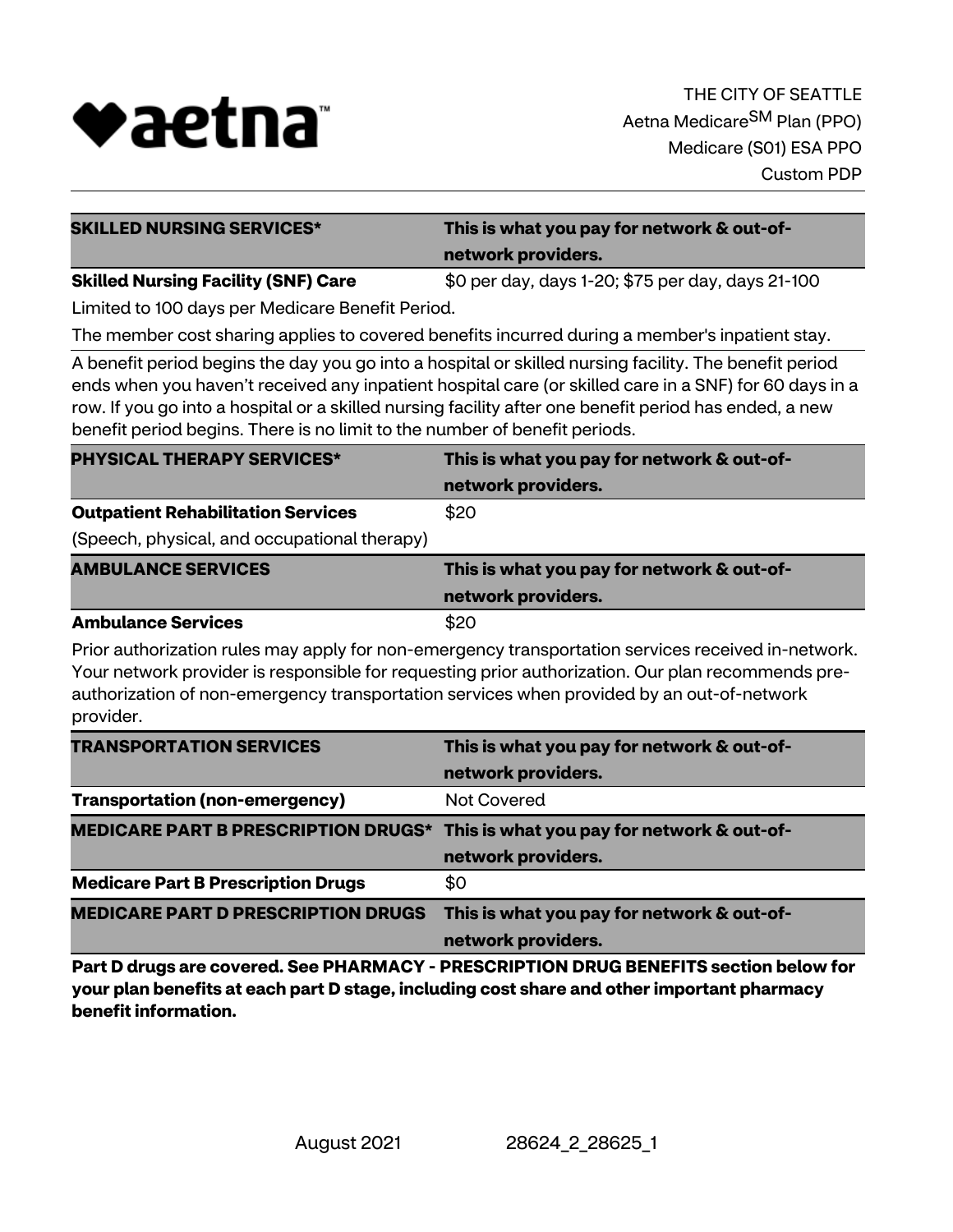

| <b>ADDITIONAL PROGRAMS AND SERVICES</b>                        | This is what you pay for network & out-of-                            |  |
|----------------------------------------------------------------|-----------------------------------------------------------------------|--|
|                                                                | network providers.                                                    |  |
| <b>Blood</b>                                                   | All components of blood are covered beginning with<br>the first pint. |  |
| <b>Cardiac Rehabilitation Services</b>                         | \$20                                                                  |  |
| <b>Chiropractic Services*</b>                                  | \$15                                                                  |  |
| Medicare covered benefits only.                                |                                                                       |  |
| \$0<br><b>Diabetic Supplies*</b>                               |                                                                       |  |
| Includes supplies to monitor your blood glucose from LifeScan. |                                                                       |  |
| <b>Durable Medical Equipment/ Prosthetic</b>                   | 20%                                                                   |  |
| Devices*                                                       |                                                                       |  |
| Home Health Agency Care*                                       | \$0                                                                   |  |
| <b>Hospice Care</b>                                            | Covered by Original Medicare at a Medicare certified                  |  |
|                                                                | hospice.                                                              |  |
| <b>Outpatient Dialysis Treatments*</b>                         | \$20                                                                  |  |
| <b>Podiatry Services</b>                                       | \$20                                                                  |  |
| Medicare covered benefits only.                                |                                                                       |  |
| <b>Pulmonary Rehabilitation Services</b>                       | \$20                                                                  |  |
| <b>Radiation Therapy*</b>                                      | \$20                                                                  |  |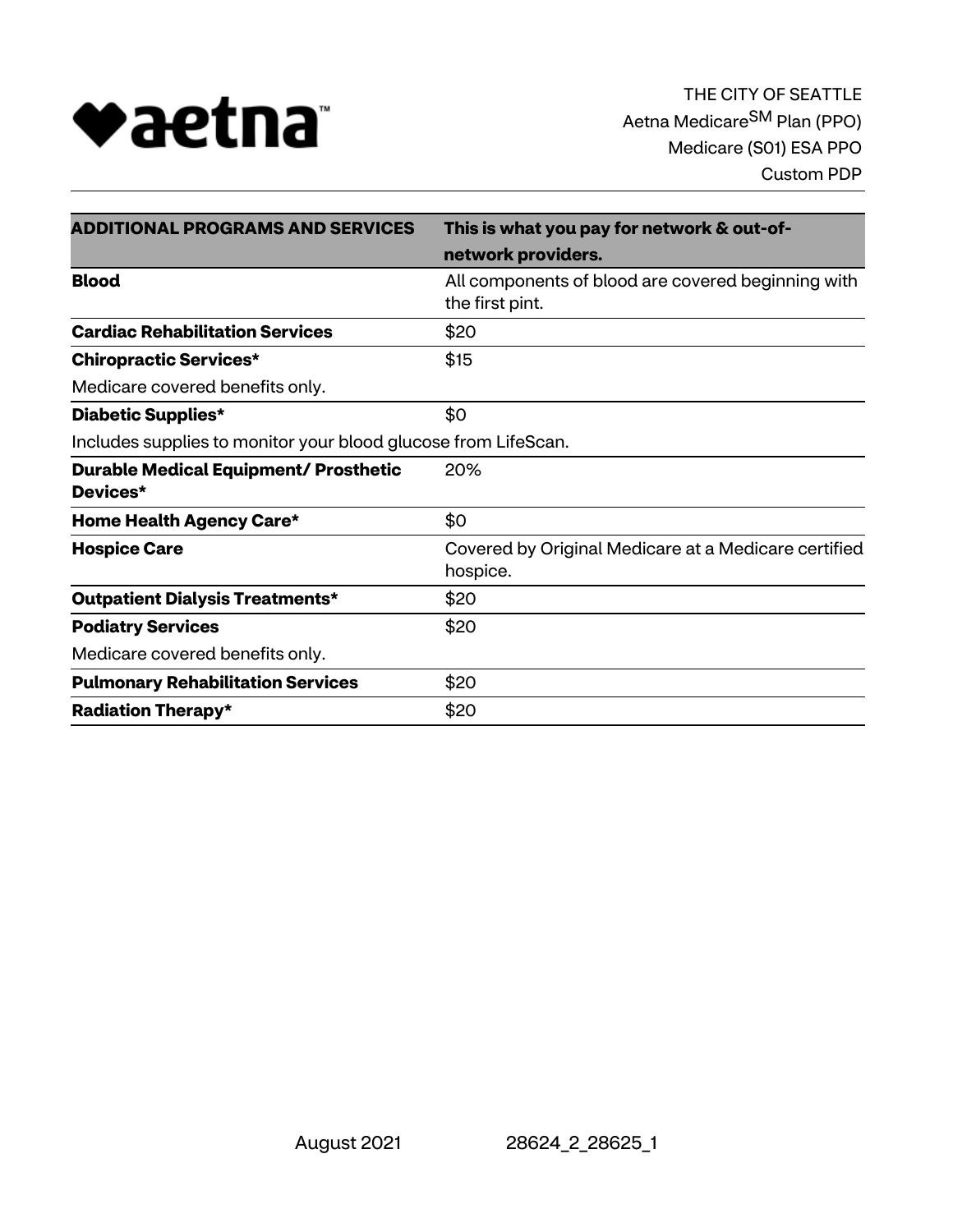

| <b>ADDITIONAL PROGRAMS (NOT COVERED</b>                                         | This is what you pay for network & out-of- |  |  |
|---------------------------------------------------------------------------------|--------------------------------------------|--|--|
| <b>BY ORIGINAL MEDICARE)</b>                                                    | network providers.                         |  |  |
| <b>Resources For Living®</b>                                                    | Covered                                    |  |  |
| For help locating resources for every day needs.                                |                                            |  |  |
| Teladoc™                                                                        | \$20                                       |  |  |
| Telemedicine services with a Teladoc™ provider. State mandates may apply.       |                                            |  |  |
| <b>Telehealth</b>                                                               | Covered                                    |  |  |
| Telemedicine Services. Member cost share will apply based on services rendered. |                                            |  |  |
| <b>Telehealth PCP</b>                                                           | \$20                                       |  |  |
| <b>Telehealth Specialist</b>                                                    | \$20                                       |  |  |
| <b>Telehealth Other Health care Providers</b>                                   | \$20                                       |  |  |
| Telehealth Individual Mental Health                                             | \$20                                       |  |  |
| <b>Telehealth Group Mental Health</b>                                           | \$20                                       |  |  |
| Telehealth Individual Psychiatric Services                                      | \$20                                       |  |  |
| <b>Telehealth Group Psychiatric Services</b>                                    | \$20                                       |  |  |
| <b>Telehealth Urgent care</b>                                                   | \$20                                       |  |  |
| <b>ADDITIONAL SERVICES (NOT COVERED BY</b>                                      | This is what you pay for network & out-of- |  |  |
| <b>ORIGINAL MEDICARE)</b>                                                       | network providers.                         |  |  |
| <b>Routine Physical Exams</b>                                                   | \$0                                        |  |  |
| One exam per calendar year                                                      |                                            |  |  |

# **Benefits that may require a prior authorization are listed with an asterisk (\*) in the benefits grid.**

See next page for Pharmacy-Prescription Drug Benefits.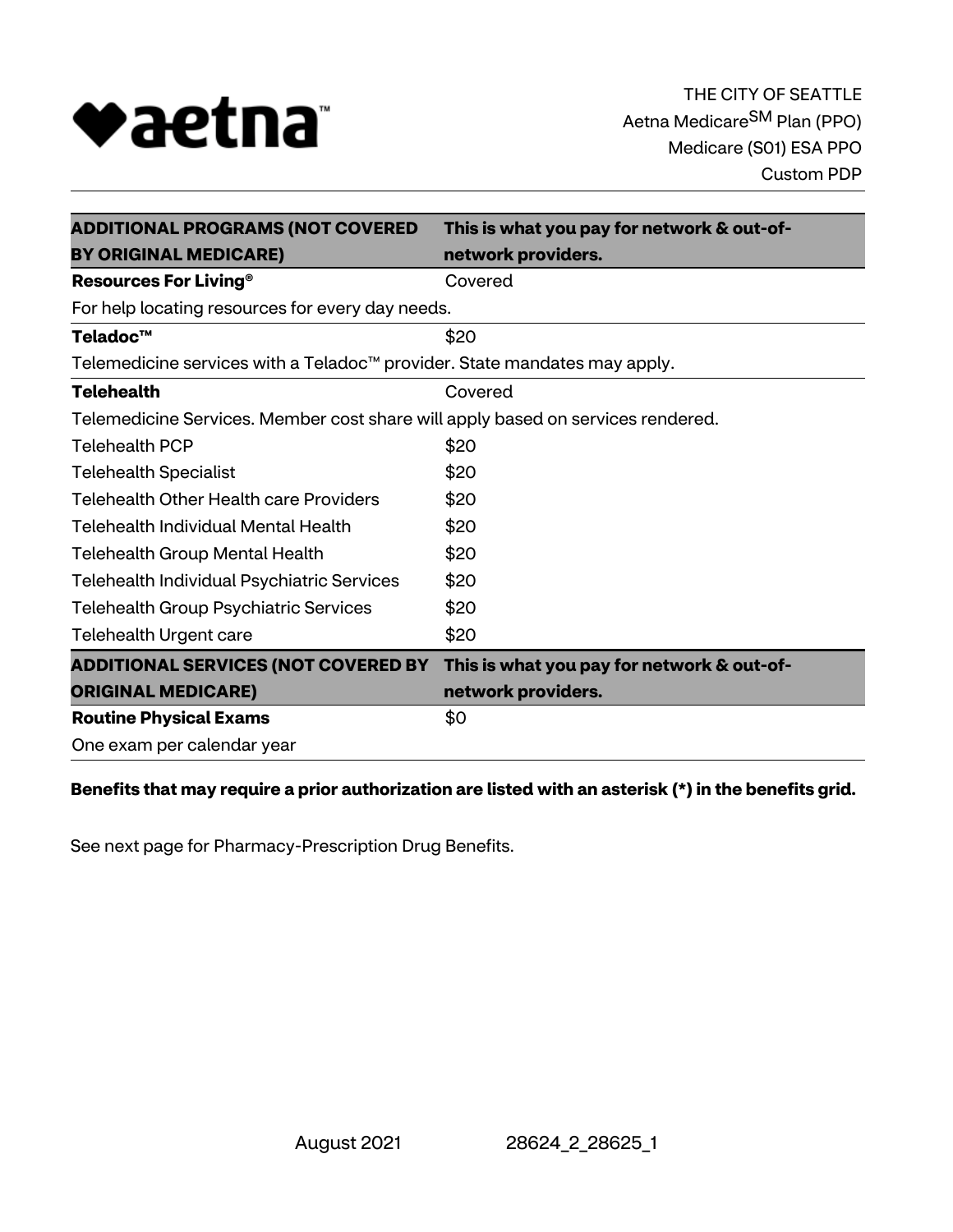

### **PHARMACY - PRESCRIPTION DRUG BENEFITS**

# **Calendar-Year deductible for Prescription drugs \$0**

Prescription drug calendar year deductible must be satisfied before any Medicare Prescription Drug benefits are paid. Covered Medicare Prescription Drug expenses will accumulate toward the pharmacy deductible.

| <b>Pharmacy Network</b>                                                                         | S2 |
|-------------------------------------------------------------------------------------------------|----|
| Your Medicare Part D plan uses the network above. To find a network pharmacy, you can visit our |    |
| website (http://www.aetnaretireeplans.com.)                                                     |    |

### **Formulary (Drug List)** GRP B2

Your cost for generic drugs is usually lower than your cost for brand drugs. However, some higher cost generic drugs are combined on brand tiers.

### **Initial Coverage Limit (ICL)** \$4,430

The Initial Coverage Limit includes the plan deductible, if applicable. This is your cost sharing until covered Medicare prescription drug expenses reach the Initial Coverage Limit (and after the deductible is satisfied, if your plan has a deductible):

|                                                                                             | 30-day Supply through<br><b>Retail</b> |                          | 90-day Supply through Retail or Mail |  |
|---------------------------------------------------------------------------------------------|----------------------------------------|--------------------------|--------------------------------------|--|
| 5 Tier Plan                                                                                 | <b>Standard</b>                        | <b>Preferred</b><br>Mail | <b>Standard Retail or Mail</b>       |  |
| Tier 1 - Preferred<br>Generic<br>Generic Drugs                                              | \$5                                    | \$12.50                  | \$12.50                              |  |
| <b>Tier 2 - Generic</b><br>Generic Drugs                                                    | \$20                                   | \$50                     | \$50                                 |  |
| Tier 3 - Preferred Brand<br>Includes some high-cost<br>generic and preferred<br>brand drugs | \$40                                   | \$100                    | \$100                                |  |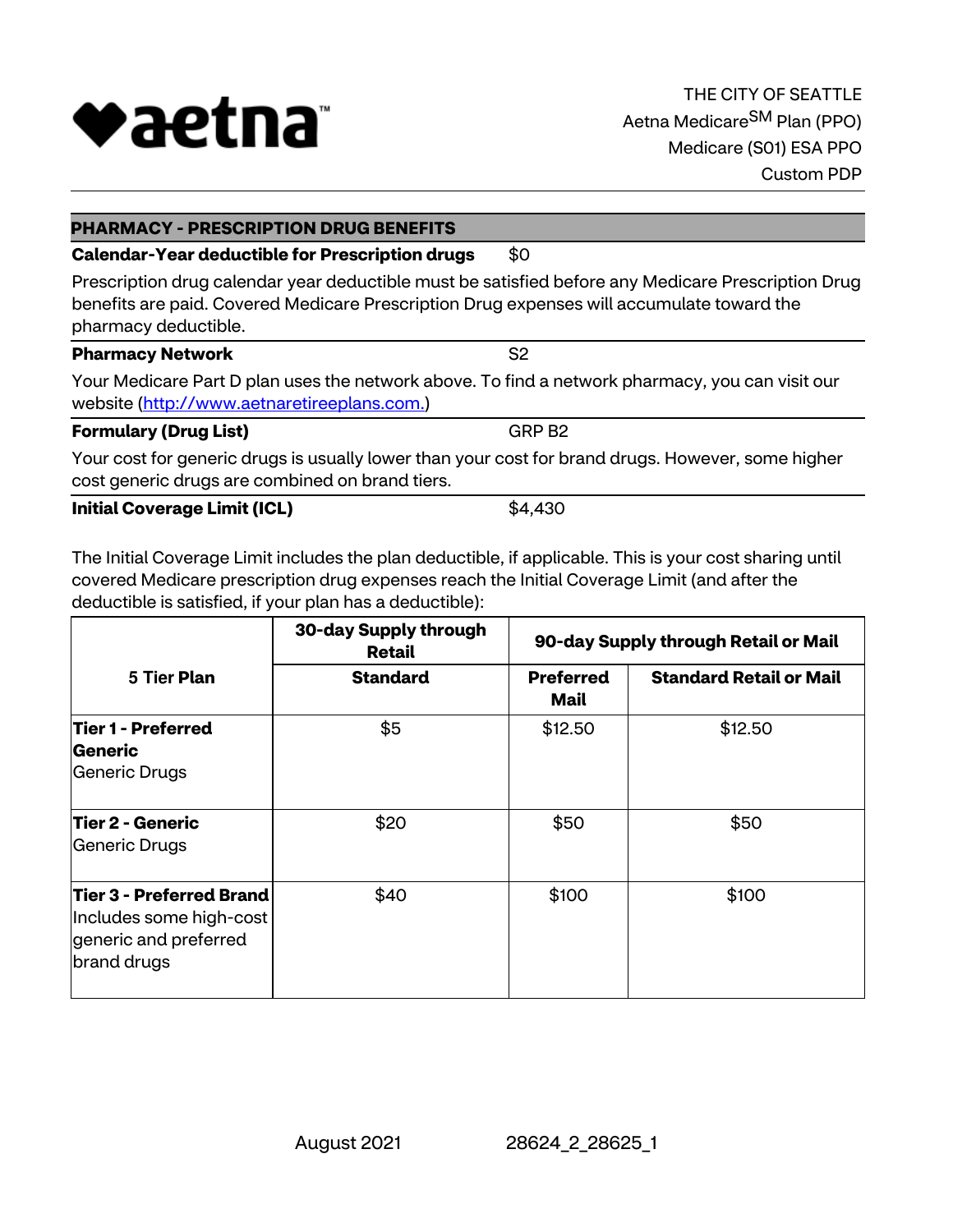

|                                                                                                               | 30-day Supply through<br>Retail | 90-day Supply through Retail or Mail |                                |  |
|---------------------------------------------------------------------------------------------------------------|---------------------------------|--------------------------------------|--------------------------------|--|
| 5 Tier Plan                                                                                                   | <b>Standard</b>                 | <b>Preferred</b><br>Mail             | <b>Standard Retail or Mail</b> |  |
| Tier 4 - Non-Preferred<br><b>Drug</b><br>Includes some high-cost<br>generic and non-<br>preferred brand drugs | \$65                            | \$162.50                             | \$162.50                       |  |
| Tier 5 - Specialty<br>Includes high-<br>cost/unique generic and<br>brand drugs                                | 25%                             | Limited to<br>one-month<br>supply    | Limited to one-month supply    |  |

**If you reside in a long-term care facility, your cost share is the same as a 30 day supply at a retail pharmacy and you may receive up to a 31 day supply.**

# **Coverage Gap**

The Coverage Gap starts once covered Medicare prescription drug expenses have reached the Initial Coverage Limit. Your cost-sharing for covered Part D drugs after the Initial Coverage Limit and until you reach \$7,050 in prescription drug expenses is indicated below.

| 5 Tier Plan                                           | 30 - day Supply through<br><b>Retail</b><br><b>Standard</b> | 90 - day Supply through Retail or Mail |                                |
|-------------------------------------------------------|-------------------------------------------------------------|----------------------------------------|--------------------------------|
|                                                       |                                                             | <b>Preferred</b><br>Mail               | <b>Standard Retail or Mail</b> |
| Tier 1 - Preferred<br><b>Generic</b><br>Generic Drugs | \$5                                                         | \$12.50                                | \$12.50                        |
| Tier 2 - Generic<br>Generic Drugs                     | \$20                                                        | \$50                                   | \$50                           |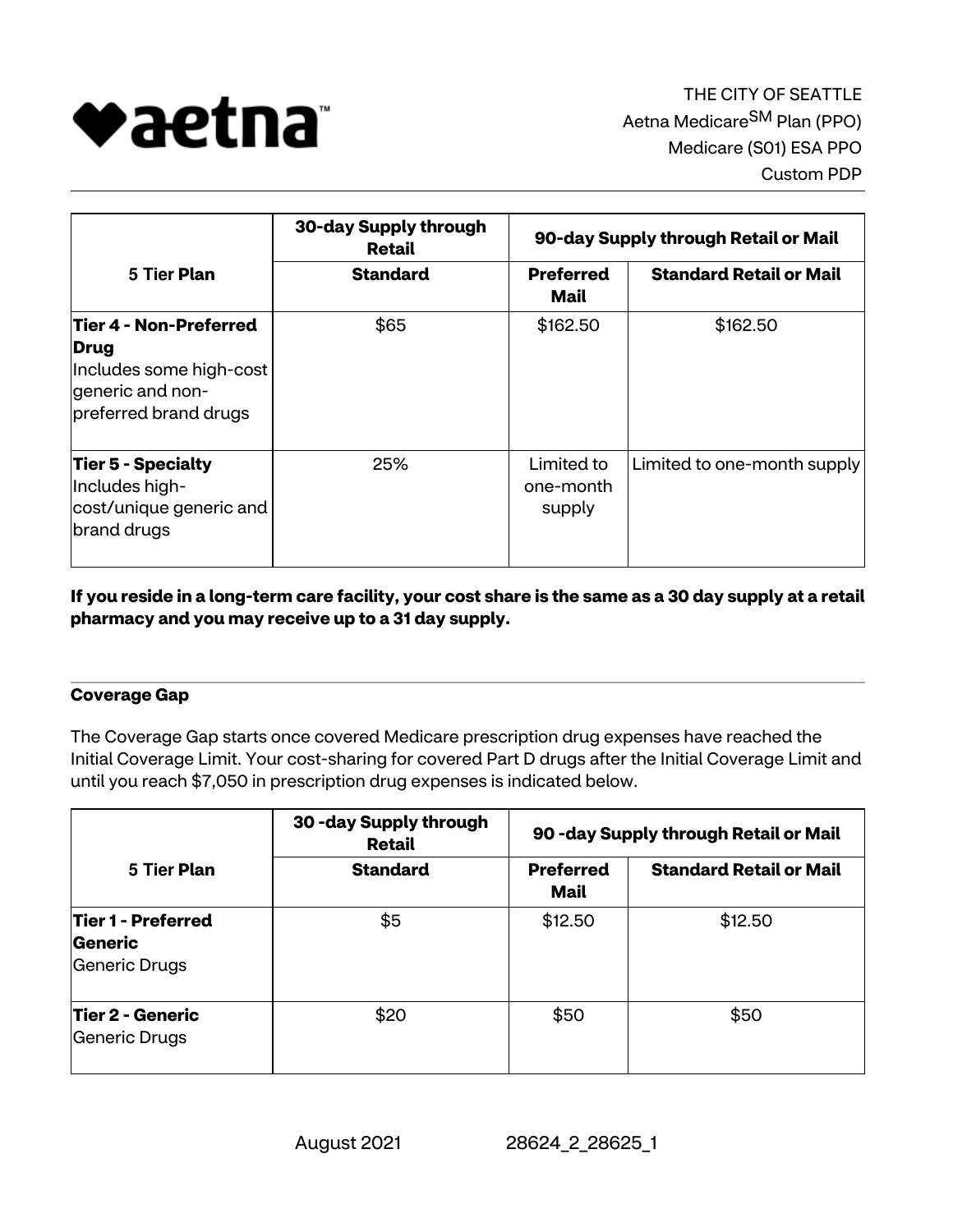

| 5 Tier Plan                                                                                            | 30 - day Supply through<br>Retail<br><b>Standard</b> | 90 - day Supply through Retail or Mail |                                |
|--------------------------------------------------------------------------------------------------------|------------------------------------------------------|----------------------------------------|--------------------------------|
|                                                                                                        |                                                      | <b>Preferred</b><br>Mail               | <b>Standard Retail or Mail</b> |
| Tier 3 - Preferred Brand<br>Includes some high-cost<br>generic and preferred<br>brand drugs            | 25%                                                  | 25%                                    | 25%                            |
| Tier 4 - Non-Preferred<br>Drug<br>Includes some high-cost<br>generic and non-<br>preferred brand drugs | 25%                                                  | 25%                                    | 25%                            |
| Tier 5 - Specialty<br>Includes high-<br>cost/unique generic and<br>brand drugs                         | 25%                                                  | Limited to<br>one-month<br>supply      | Limited to one-month supply    |

**If you reside in a long-term care facility, your cost share is the same as a 30 day supply at a retail pharmacy and you may receive up to a 31 day supply.**

**Catastrophic Coverage:** Greater of 5% of the cost of the drug - or -\$3.95 for a generic drug or a drug that is treated like a generic and \$9.85 for all other drugs.

Catastrophic Coverage benefits start once \$7,050 in true out-of-pocket costs is incurred.

**Requirements: Precertification Applies Step-Therapy** Applies

August 2021 28624\_2\_28625\_1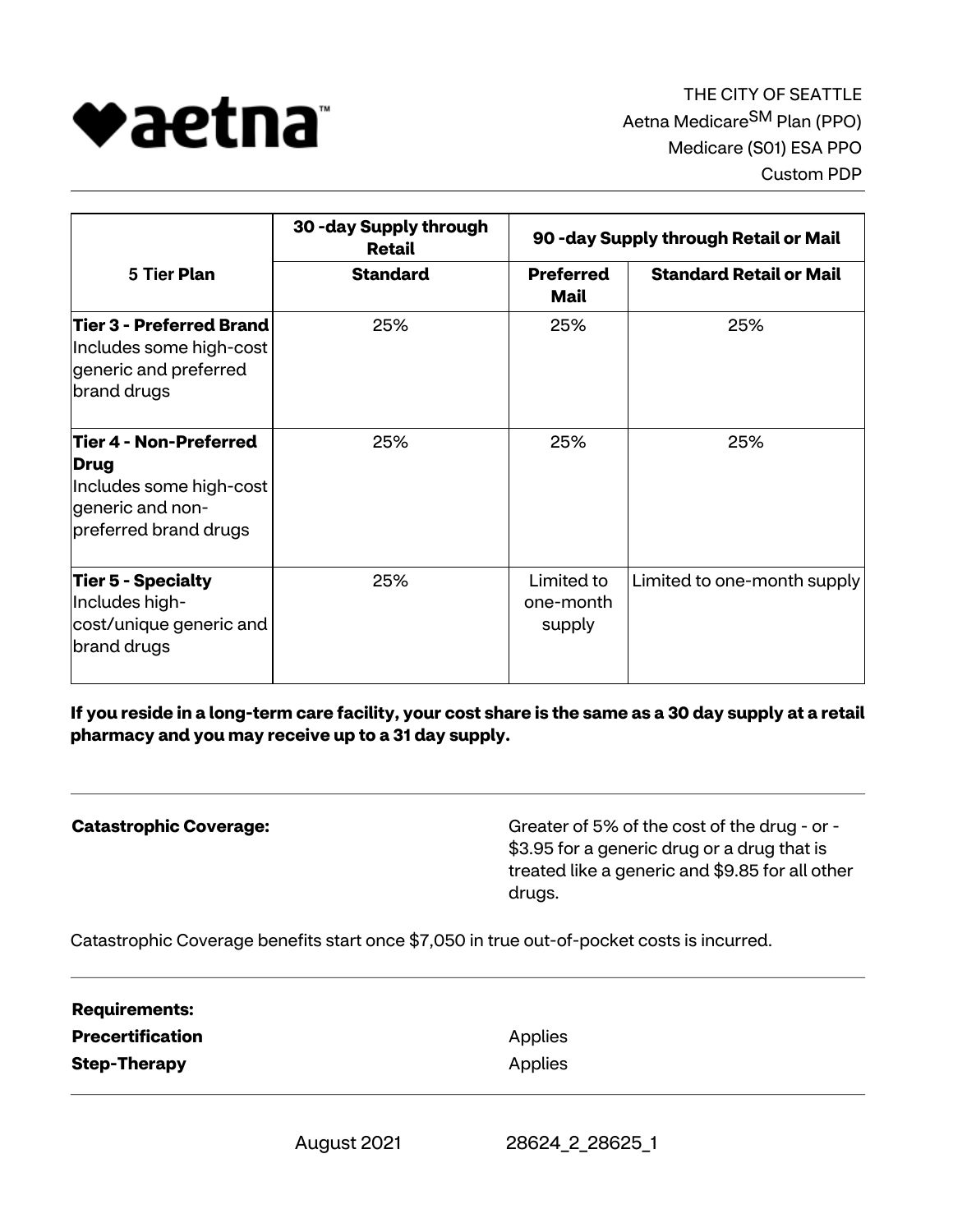

## **Non-Part D Supplemental Benefit**

• Not Covered

### **Medical Disclaimers**

For more information about Aetna plans, go to **<www.AetnaRetireePlans.com>** or call Member Services at toll-free at 1-888-267-2637 (TTY: 711). Hours are 8 a.m. to 9 p.m. EST, Monday through Friday.

The provider network may change at any time. You will receive notice when necessary.

Participating physicians, hospitals and other health care providers are independent contractors and are neither agents nor employees of Aetna. The availability of any particular provider cannot be guaranteed, and provider network composition is subject to change.

In case of emergency, you should call 911 or the local emergency hotline. Or you should go directly to an emergency care facility.

The complete list of services can be found in the Evidence of Coverage (EOC). You can request a copy of the EOC by contacting Member Services at 1-888-267-2637 (TTY: 711). Hours are 8 a.m. to 9 p.m. EST, Monday through Friday.

The following is a partial list of what isn't covered or limits to coverage under this plan:

- Services that are not medically necessary unless the service is covered by Original Medicare or otherwise noted in your Evidence of Coverage
- Plastic or cosmetic surgery unless it is covered by Original Medicare
- Custodial care
- Experimental procedures or treatments that Original Medicare doesn't cover
- Outpatient prescription drugs unless covered under Original Medicare Part B

You may pay more for out-of-network services. Prior approval from Aetna is required for some network services. For services from a non-network provider, prior approval from Aetna is recommended. Providers must be licensed and eligible to receive payment under the federal Medicare program and willing to accept the plan.

Out-of-network/non-contracted providers are under no obligation to treat Aetna members, except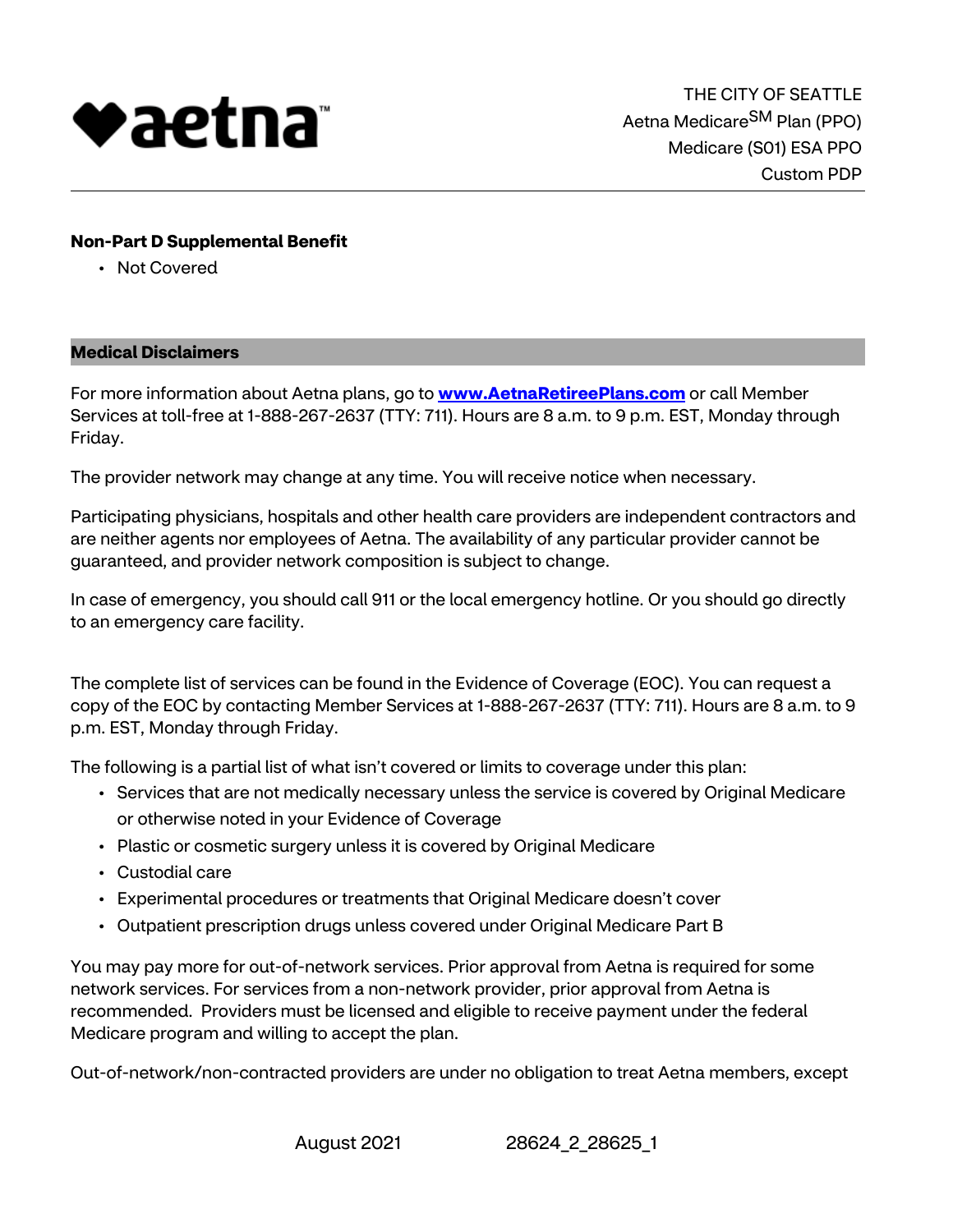

in emergency situations. Please call our Customer Service number or see your Evidence of Coverage for more information, including the cost-sharing that applies to out-of-network services.

Aetna will pay any non contracted provider (that is eligible for Medicare payment and is willing to accept the Aetna Medicare Plan) the same as they would receive under Original Medicare for Medicare covered services under the plan.

### **Pharmacy Disclaimers**

Aetna's retiree pharmacy coverage is an enhanced Part D Employer Group Waiver Plan that is offered as a single integrated product. The enhanced Part D plan consists of two components: basic Medicare Part D benefits and supplemental benefits. Basic Medicare Part D benefits are offered by Aetna based on our contract with CMS. We receive monthly payments from CMS to pay for basic Part D benefits. Supplemental benefits are non-Medicare benefits that provide enhanced coverage beyond basic Part D. Supplemental benefits are paid for by plan sponsors or members and may include benefits for non-Part D drugs. Aetna reports claim information to CMS according to the source of applicable payment (Medicare Part D, plan sponsor or member).

The formulary and/or pharmacy network may change at any time. You will receive notice when necessary.

You must use network pharmacies to receive plan benefits except in limited, non-routine circumstances as defined in the EOC. In these situations, you are limited to a 30 day supply.

Pharmacy clinical programs such as precertification, step therapy and quantity limits may apply to your prescription drug coverage.

Specialty pharmacies fill high-cost specialty drugs that require special handling. Although specialty pharmacies may deliver covered medicines through the mail, they are not considered "mail-order pharmacies." Therefore, most specialty drugs are not available at the mail-order cost share.

The typical number of business days after the mail order pharmacy receives an order to receive your shipment is up to 10 days. Enrollees have the option to sign up for automated mail order delivery. If your mail order drugs do not arrive within the estimated time frame, please contact us toll-free at 1- 866-241-0357, 24 hours a day, 7 days a week. TTY users call 711.

The Medicare Coverage Gap Discount Program provides manufacturer discounts on brand name drugs. The amount you pay and the amount discounted by the manufacturer count toward your outof-pocket costs as if you had paid them and moves you through the coverage gap.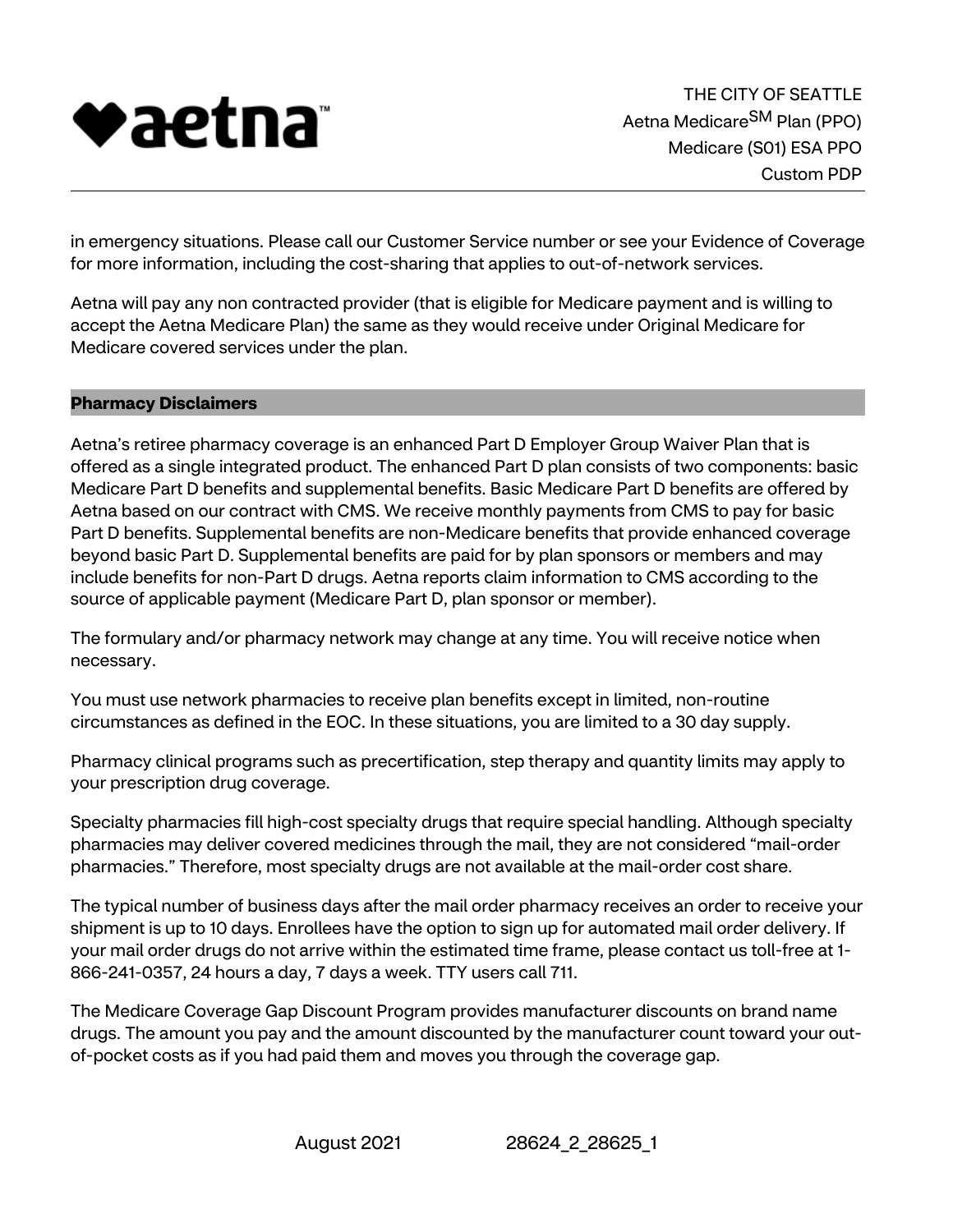

Coinsurance-based cost-sharing is applied against the overall cost of the drug, prior to the application of any discounts or benefits.

There are three general rules about drugs that Medicare drug plans will not cover under Part D. This plan cannot:

- Cover a drug that would be covered under Medicare Part A or Part B.
- Cover a drug purchased outside the United States and its territories.
- Generally cover drugs prescribed for "off label" use, (any use of the drug other than indicated on a drug's label as approved by the Food and Drug Administration) unless supported by criteria included in certain reference books like the American Hospital Formulary Service Drug Information, the DRUGDEX Information System and the USPDI or its successor.

Additionally, by law, the following categories of drugs are not normally covered by a Medicare prescription drug plan unless we offer enhanced drug coverage for which additional premium may be charged. These drugs are not considered Part D drugs and may be referred to as "exclusions" or "non-Part D drugs". These drugs include:

- Drugs used for the treatment of weight loss, weight gain or anorexia
- Drugs used for cosmetic purposes or to promote hair growth
- Prescription vitamins and mineral products, except prenatal vitamins and fluoride preparations
- Outpatient drugs that the manufacturer seeks to require that associated tests or monitoring services be purchased exclusively from the manufacturer as a condition of sale
- Drugs used to promote fertility
- Drugs used to relieve the symptoms of cough and colds
- Non-prescription drugs, also called over-the-counter (OTC) drugs
- Drugs when used for the treatment of sexual or erectile dysfunction

# **Plan Disclaimers**

Aetna Medicare is a HMO and PPO plan with a Medicare contract. Enrollment in our plans depends on contract renewal.

Participating physicians, hospitals and other health care providers are independent contractors and are neither agents nor employees of Aetna. The availability of any particular provider cannot be guaranteed, and provider network composition is subject to change. Plans are offered by Aetna Health Inc., Aetna Health of California Inc., and/or Aetna Life Insurance Company (Aetna).